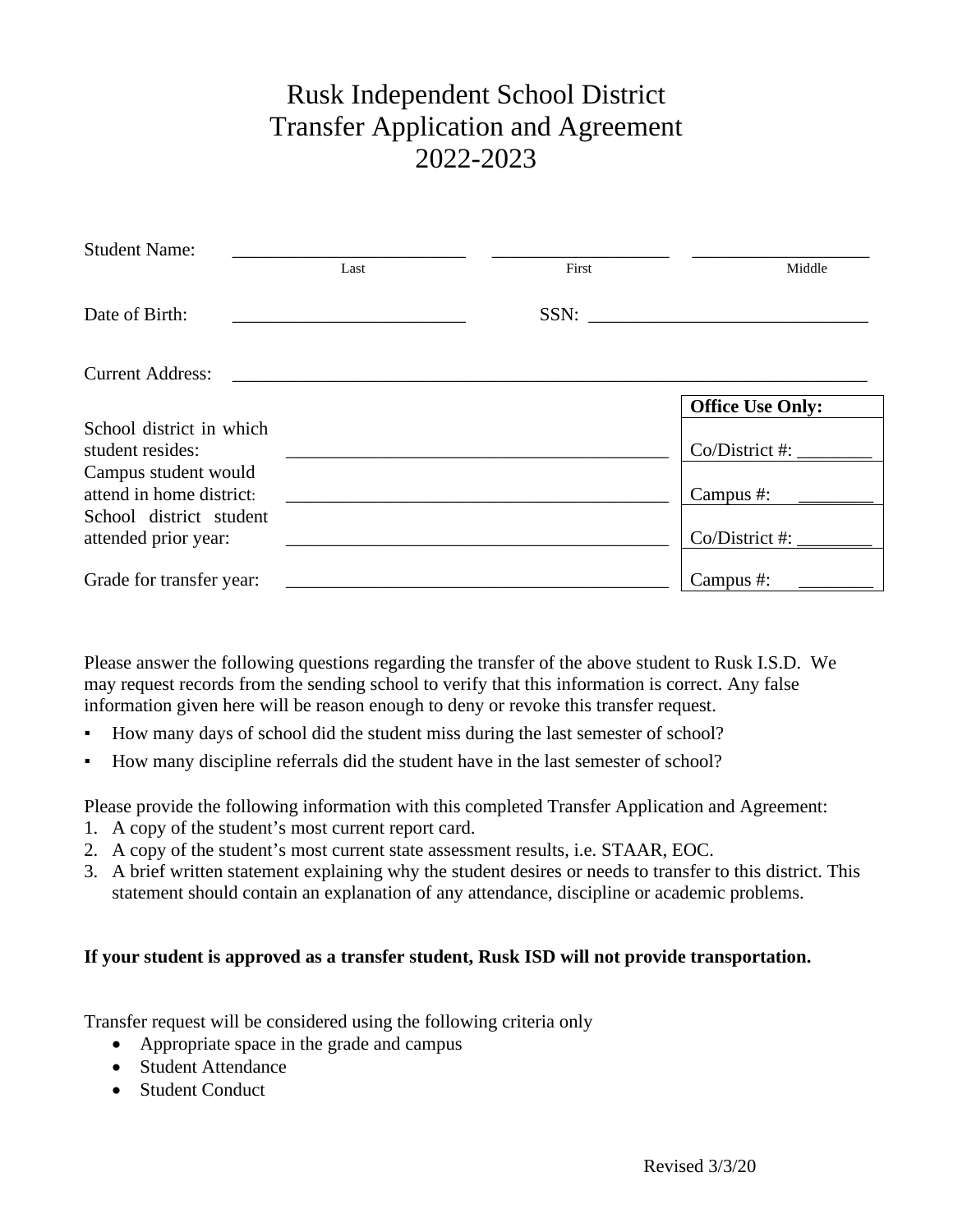The student and parent acknowledge that eligibility of transfer students for participation in any UIL activity or other activities governed by UIL rules and regulations will be determined in accordance with UIL rules and regulations.

| This section must be completed by parent or guardian.                                                                                                                        |                                                                                                                       |  |                  |      |
|------------------------------------------------------------------------------------------------------------------------------------------------------------------------------|-----------------------------------------------------------------------------------------------------------------------|--|------------------|------|
| I have answered all questions truthfully, provided all requested information, and agree to all the above<br>stipulations for the transfer of my son or daughter to Rusk ISD. |                                                                                                                       |  |                  |      |
| Signed                                                                                                                                                                       |                                                                                                                       |  |                  |      |
| <b>Street Address</b>                                                                                                                                                        | Parent or Guardian Signature                                                                                          |  |                  | Date |
| City, State, Zip                                                                                                                                                             | <u> 1999 - Johann Harry Harry Harry Harry Harry Harry Harry Harry Harry Harry Harry Harry Harry Harry Harry Harry</u> |  |                  |      |
| Home Phone:                                                                                                                                                                  | <u> 1990 - John Barnett, fransk politiker</u>                                                                         |  |                  |      |
| Is either parent employed by Rusk ISD? The Mess Theorem Press, The Mess Theorem 2014                                                                                         |                                                                                                                       |  | $\overline{N}$ o |      |
|                                                                                                                                                                              |                                                                                                                       |  |                  |      |
| This section must be completed by the receiving district superintendent.                                                                                                     |                                                                                                                       |  |                  |      |
| The above transfer was                                                                                                                                                       | approved<br>denied                                                                                                    |  |                  |      |
| Mr. Grey Burton                                                                                                                                                              | 903-683-5592                                                                                                          |  |                  |      |
| Typed Name of Receiving<br><b>District Superintendent</b>                                                                                                                    | Telephone                                                                                                             |  | Signature        |      |